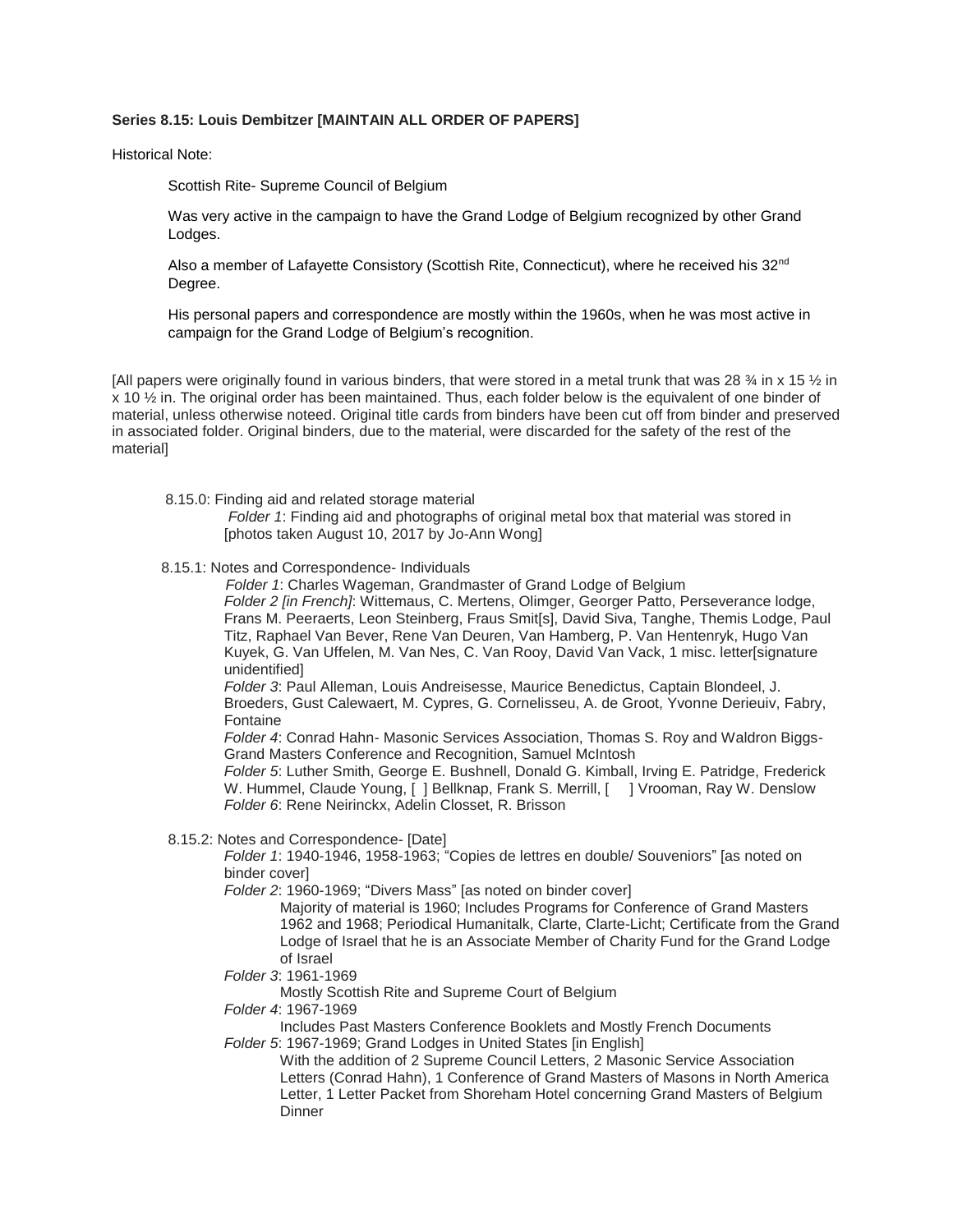*Folder 6*: 1970 [most documents in French]

Divided into Folder 6a and 6b, as material originated from the same 1 binder *Folder 7*: 1973-1975

Includes his tag from the 193<sup>rd</sup> Annual Communications in New York in 1974, Program for Masonic Week 1975, Program from Conference of Grand Masters of Masons 1975

*8.15.3*: Miscellaneous Papers that were found in No binders or Folders Folder 1:Includes *De La Sanctification Du Nom" by Joseph Schulsinger*

Photos of Metal Trunk that originally stored material

Right Side





Left Side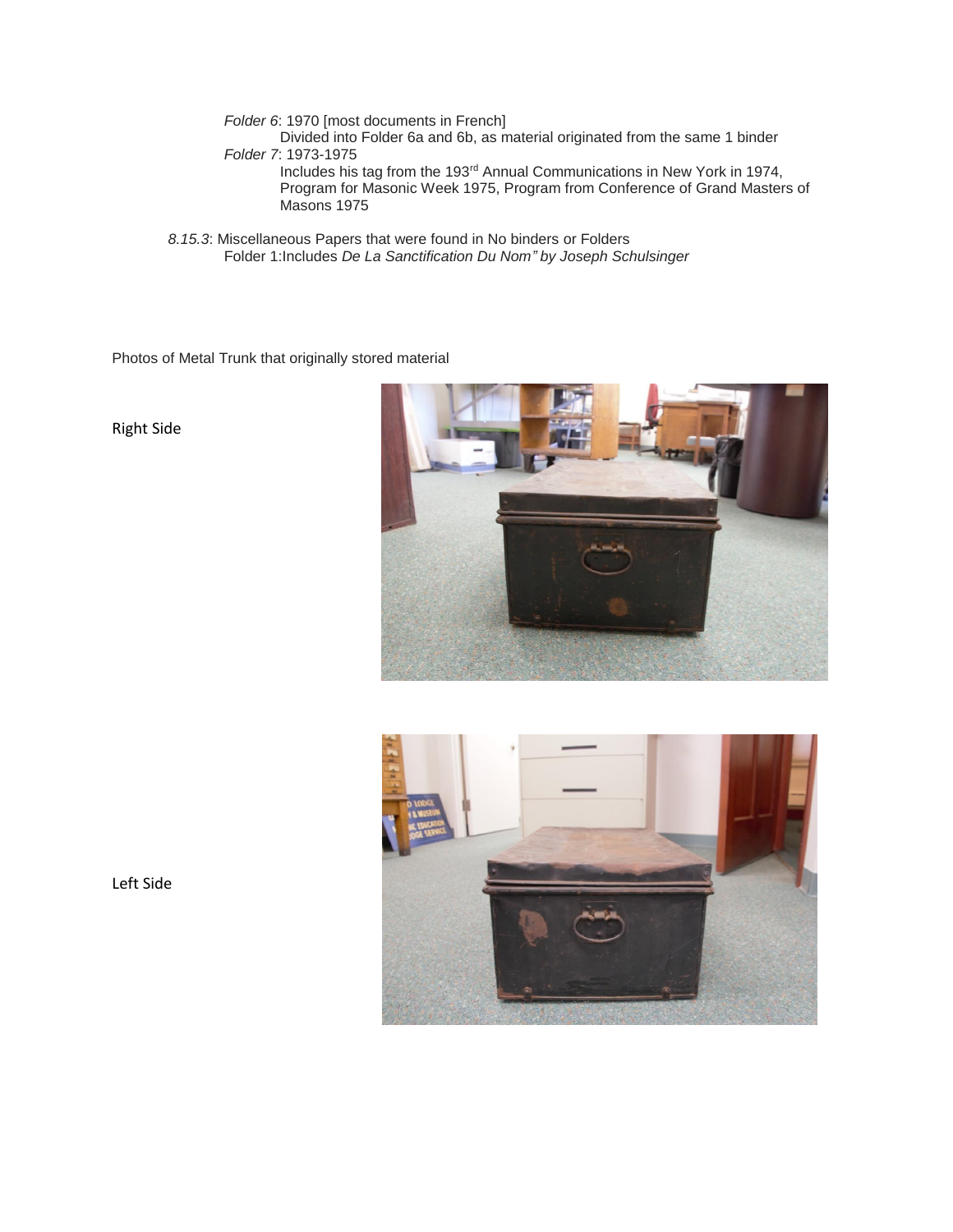

Side View from Back



Inside Trunk



Front of Trunk